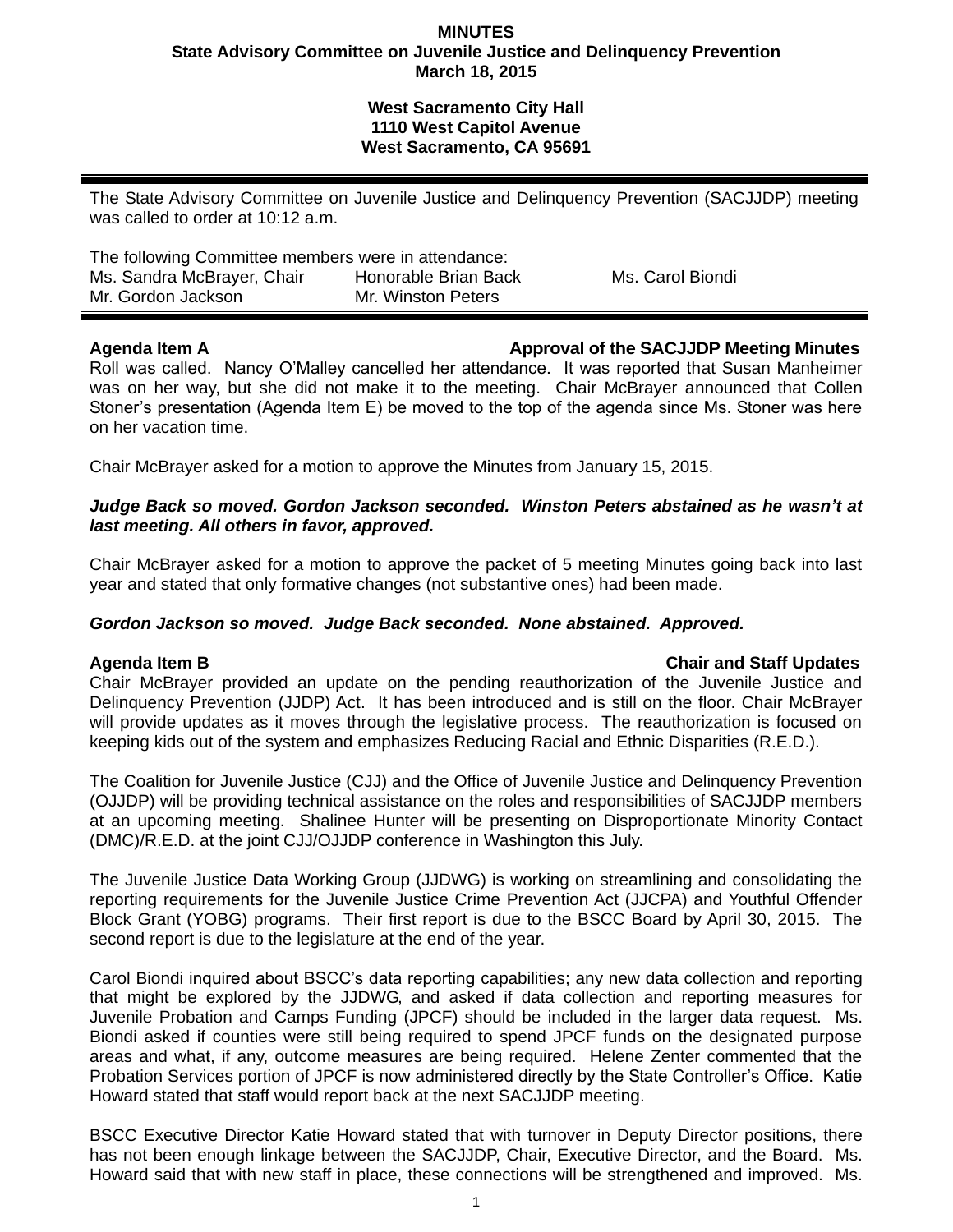Howard introduced Mary Jolls, the new Deputy Director of BSCC's Corrections Planning and Programs (CPP) division. Mary Jolls provided a brief introduction on her background and expressed her pleasure to be here. Mary Jolls introduced new CPP Field Representative (FR) Nicole Woodman who will be working on Title II and supporting the SACJJDP. Nicole provided a brief introduction on her background and expressed her passion for juvenile justice system improvement.

Chair McBrayer asked who would be the designated staff for this committee. Ms. Jolls stated it was Nicole Woodman. Chair McBrayer and other members expressed disapproval with not having been a part of the discussion and not being told of this change prior to this meeting. Chair McBrayer had previously been told that FR Kim Bushard would be her new staff to SACJJDP.

Ms. Howard reported that the committee's request to have a standing juvenile justice item on the BSCC Board agenda had been heard and that it had been decided that there would be standing reports from the committees (SACJJDP, JJDWG, Juvenile Justice Standing Committee - JJSC, and Standing Committee on Gang Issues) at each Board Meeting. The committees will present on a rotating basis, with two committees on the agenda each Board Meeting. Ms. Howard invited Chair Mc Brayer and Chair David Steinhart (JJSC) to make the first presentations at the April 9, 2015 Board Meeting.

Carol Biondi, Gordon Jackson and other members stated that this was not what they had asked for, that their intent had not been to do a 5 minute update at Board Meetings, but to actually have an item of juvenile justice significance and interest presented to inform the Board and public. Ms. Howard stated that the Board had voted on the Standing Juvenile Committee updates and that they would not prevent communication and coordination with BSCC to agendize longer presentations. Ms. Biondi stated that she had heard from advocates at the meeting who came back very pleased to hear that their concerns had been registered and that juvenile justice issues were no longer going to be overlooked by the Board. Mr. Jackson stated that there seemed to be confusion regarding intentionality and that this was disappointing.

Chair McBrayer then requested a motion to have Sue Burrell and Elizabeth Cauffman make a presentation to the Board on Adolescent Brain Development, and to have Matt Cervantes make the following presentation to the Board on the Positive Youth Justice Initiative.

## *Gordon Jackson so moved. Carol Biondi seconded. None abstained. Approved.*

Judge Brian Back stated that realignment could provide a whole new approach of support to those outside the system. He said he came from parole to juvenile delinquency and that he is dealing with the same people. Judge Back said he believes the best money we can spend begins around conception, that if we could back up attention and money to nutrition, housing, education supports at that early age, we would see fewer people in juvenile court and fewer in adult court. Carol Biondi referenced this as a proactive approach.

Regarding legislation, Katie Howard stated that the SACJJDP has organizational relationship with the BSCC. Because this is a governor-appointed body, the governor's office has weighed in on legislative review. Ms. Howard stated that the Governor's Office does not want the committee to provide positions such as support or oppose because they would then be subject to the whole legislative process of review. Gordon Jackson stated that to be able to convey the pros and cons without making a decision would still play an important role. Carol Biondi stated that this issue is terribly important to the SACJJDP members and has been a significant aspect of committee work for many years. Ms. Howard stated that she thinks the only real change is the need to coordinate with BSCC staff for any recommendations to authors.

## **Agenda Item C Review of Proposed Legislation**

Shalinee Hunter walked through bills tracked for SACJJDP at their request and discussed AB 80, the Interagency Taskforce on the Status of Boys and Men of Color. Chair McBrayer stated the she was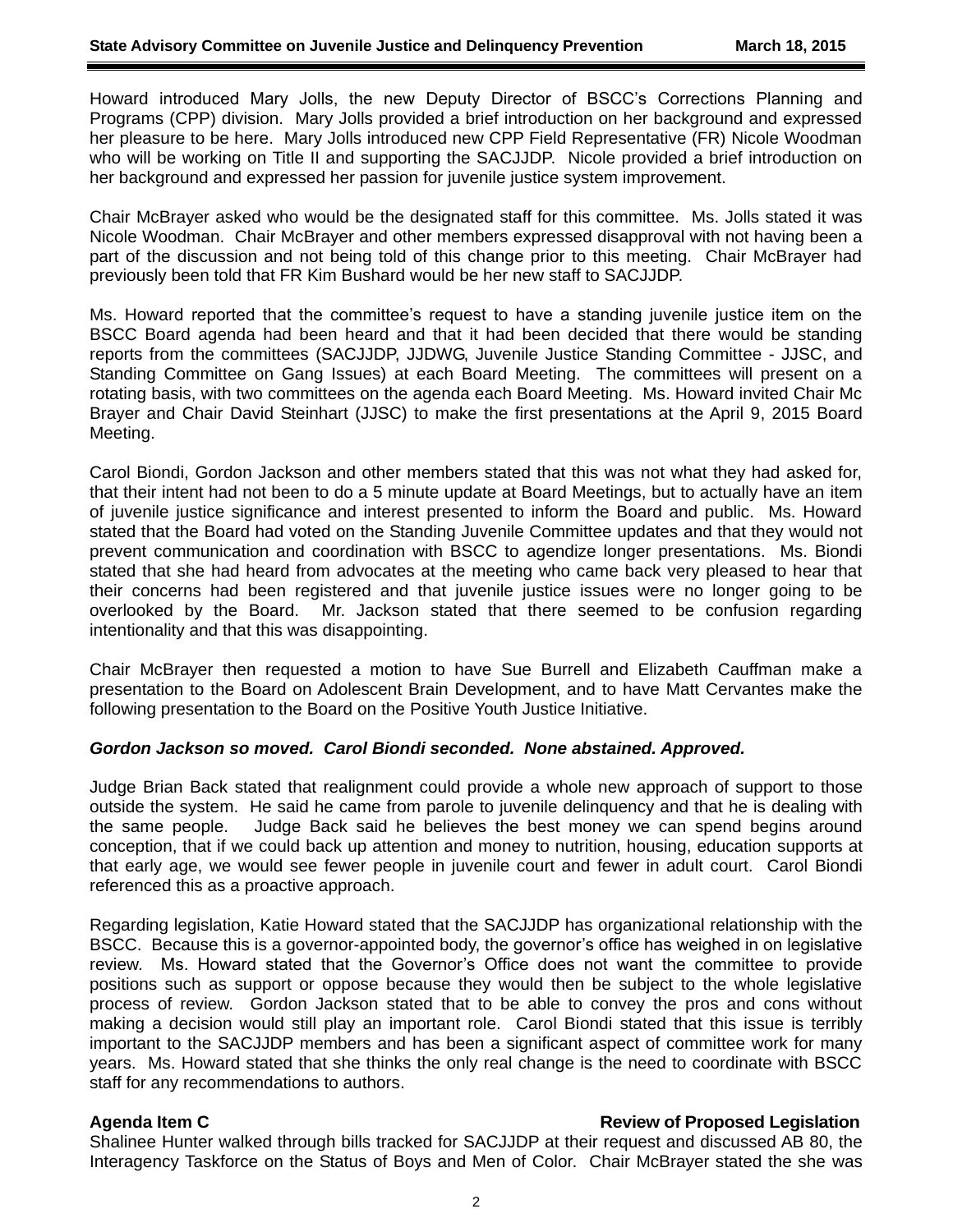not sure where SACJJDP's recommendation that the R.E.D. committee be involved and/or have a designated slot on the Taskforce in order to clearly connect the right committee with subject matter expertise. Chair McBrayer proposed a recommendation to work with the author to develop language that identifies work with the R.E.D. committee. Katie Howard stated that as a general matter, she would like to check back with June Clark at the Governor's Office to see what makes the most sense.

Chair McBrayer suggested that members read the provided legislative update, but to table this issue until the process is worked out.

#### **SACJJDP Composition, Nomination and Agenda Item D Appointment Review – Request for Nominations**

Shalinee Hunter stated that we need to add members. Ms. Hunter explained that SACJJDP membership is federally driven through the 1974 JJDP Act and that more than half have to be nongovernmental employees. On paper we have members, but many are no longer attending, especially the youth appointed under Kurt Wilson. Ms. Hunter reported that Jose Carlos Rivera had indicated that he would be stepping down, but has not submitted a resignation letter. Chair McBrayer stated that SACJJDP should make a suggestion to governor's office that Tiffany Winn, Dawood Khan, and Reina Hurtado be taken off the committee due to lack of attendance and asked for a motion that recommend that the four be removed from the SACJJDP committee.

## *Judge Back so moved. Gordon Jackson seconded. None abstained. All in favor approved.*

Shalinee Hunter stated that it was particularly necessary to focus on youth members, but would be helpful to have recommendations on alternative members. Ms. Hunter will contact CJJ and Carol Biondi, Judge Back, Winston Peters and Gordon Jackson will also look for potential members. Chair Mc Brayer stated that the vetting process has changed and that applicants should be fully informed ahead of time. Katie Howard stated that there is a long application, an in-person interview, and a credit check. Carol Biondi asked if the Governor's office will pay for the travel for the face to face interview. Katie Howard said she would check and that the vetting process was likely to take several months. Members were asked to send any names to Shalinee Hunter.

Katie Howard stated that there is an open second slot for a Probation Chief and that Michelle Scray Brown is willing to serve. Chair McBrayer asked if there were any other recommendations for a Chief Probation Officer. It is not a federal requirement to have a BSCC Board member on the SACJJDP, but it is in the BSCC language that its committees have at least one board member to act as a liaison.

**Agenda Item E Evidence-Based Practices Training Project Funding Recommendations** FR Colleen Stoner reported that juvenile grant funding for evidence-based practices was approved almost a year ago. The three page application issues allowed counties to request training to increase their competency and efficiency. All 58 counties were eligible to apply and to submit a joint regional application, if desired. Counties could apply for up to the following amounts based on their size:

\$5000 for small; \$10,000 for medium; and \$20,000 for large counties. Available funding is a small amount left over from prior Juvenile Accountability Block Grant funding. A total of nine application were received and rated by ESC members. All 9 apps met minimum threshold for funding. One applicant submitted a joint application, representing 14 total counties. 4 large, 5 medium, and 13 large – 22 total counties (still 9 total applications) can receive funding based on final proposal rankings. The ESC is therefore recommending fully funding all 9 applications.

Carol Biondi asked about the types of projects funded. Colleen Stoner reported as follows:

Merced interested in motivational interviewing; Marin interested in training staff in Thinking for a Change (T4C) and training probation Juvenile Hall staff and some mental health practitioners; Sacramento requested refresher training on the Positive Achievement Change Tool (PACT) and its updated case plan 2.0; San Francisco wants to train staff on Project Renew and enhancing EBP using a train the trainer model from the Missouri Institute; San Mateo training for staff on trauma informed care and general EBP. Santa Cruz trauma informed care. Contra Costa brining in the University of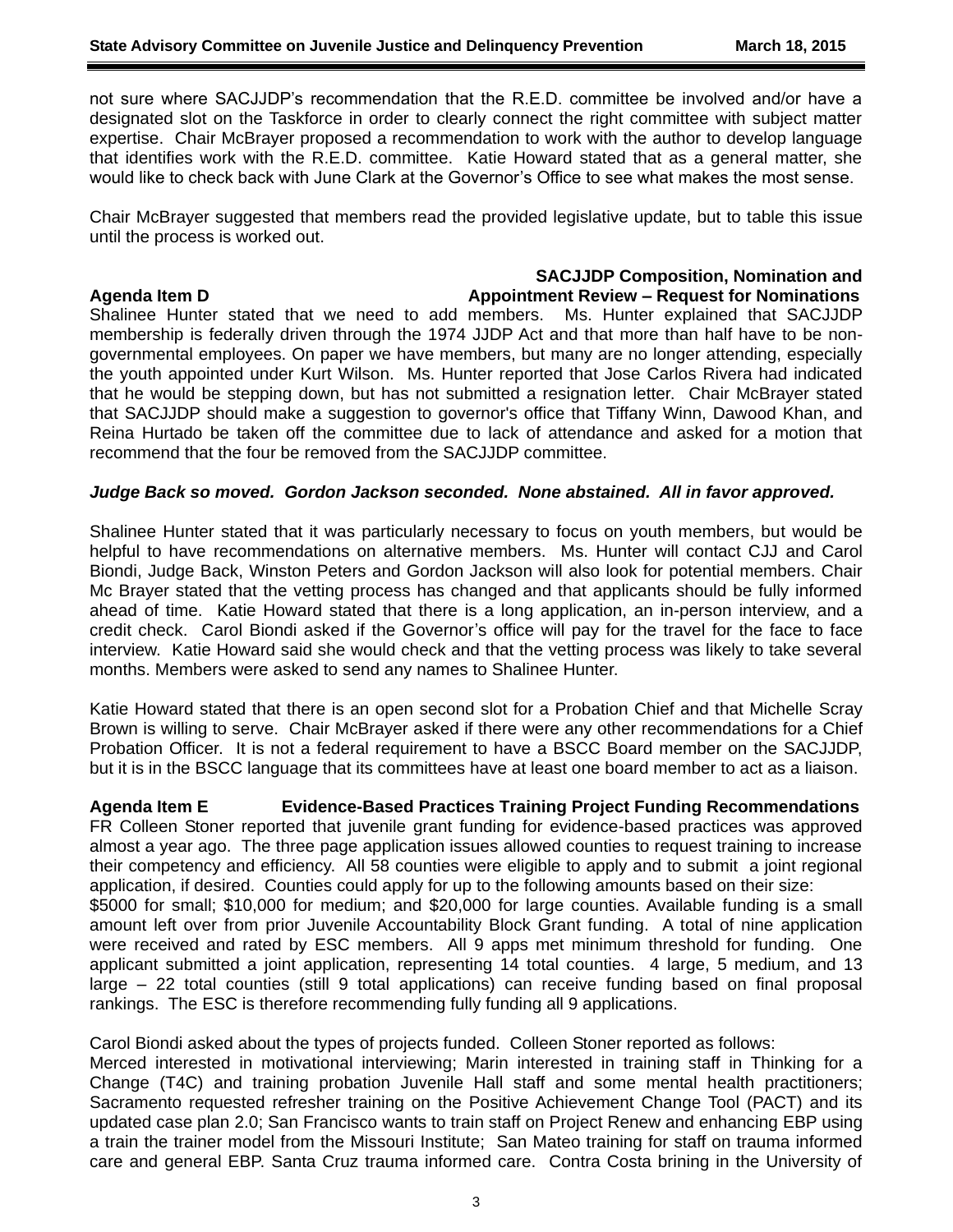Cincinnati to train in-custody staff; Humboldt was the joint application – 14 counties – child trauma academy, University of Cincinnati to provide EBP planning, bringing in a number of people from various 14 probation departments. Chair McBrayer stated this was a really innovative approach, with several days of training and allows them to maximize their resources. Sonoma, sought training on PACT again. Some applicants indicated who they planned to use for training and others did not. Carol Biondi noted Assessments.com had been involved with the PACT and asked if many counties were still using the PACT.

Chair McBrayer state that as an ESC member, she had an interesting time and that there were a lot of lessons learned. She also stated that there had been really rich conversation with chiefs and Matt Cervantes at Sierra Health to support future applications. Having someone from a foundation serve brought more diversity to the ESC. Colleen Stoner agreed.

Chair McBrayer requested a motion approve staff's recommended list of grantee's.

*Carol Biondi so moved. Gordon Jackson seconded. Judge Brian Back abstained, all else in favor. Motion carried.*

## **Title II Delinquency Prevention and Intervention Grant Program(s), Agenda Item F Approval and Release of the Request for Proposals (RFP)**

Title II ESC members discussed the framework for the Title II Juvenile Delinquency Intervention and Prevention Grant RFP and the Title II Tribal Youth Grant RFP, and were in alignment with the goals laid out by SACJJDP. These applications will need Board approval to release to stakeholders. It was discussed whether or not SACJJDP wanted to have a conference call or additional meeting for SACJJDP to review these RFPs. Chair McBrayer stated she did not want to micro manage the ESC and will trust they are going to do diligent work. Chair McBrayer asked for a motion to allow the ESC to finalize the RFPs and present them to the Board of Supervisors for approval to release.

## *Gordon Jackson so moved. Carol Biondi seconded. None abstained. All in favor approved.*

Chair McBrayer stated that the general platform was R.E.D. and Evidence Based Practices and that the ESC will narrow down purpose areas based on the SACJJDP's platform as they get applications. There will be a need to look at what data is collected and can be compared. Chair McBrayer stated that she was working with Katie Howard on firming up policies on ESC formation with Katie. The ESC process and selection of members is still being discussed by the BSCC – BSCC has been asked to have a more broad based/diverse membership on ESCs so there is a broader view when reading and rating. Chair McBrayer stated that the BSCC is still working on this and staff will be making a recommendation at a future board meeting.

## **Agenda Item G Future Agenda Items**

- JPCF funding: purpose, amounts, accountability identify amounts, authority, what accountability and outcome measures are being collected, should it be included in our overall data collection project
- Update on CJJ/OJJDP training on roles/responsibilities
- Formally requested Sue Burrell and Elizabeth Cauffman make a presentation to the BSCC Board on Adolescent Brain Development, with Matt Cervantes to make the following presentation to the Board on the Positive Youth Justice Initiative
- AB 80 will be a test run present to governor the request that the Taskforce work with the R.E.D. Subcommittee and that one of the slots be an R.E.D. member
- Formal recommendation to remove 4 SACJJDP members for non-attendance. SACJJDP members to forward names of potential members/youth members to Shalinee Hunter
- Chair McBrayer will work with Katie Howard on the next SACJJDP report out to the Board (in conjunction with David Steinhart)
- Next meeting at new BSCC facility at 2590 Venture Oaks Way, Sacramento, CA 95833. The